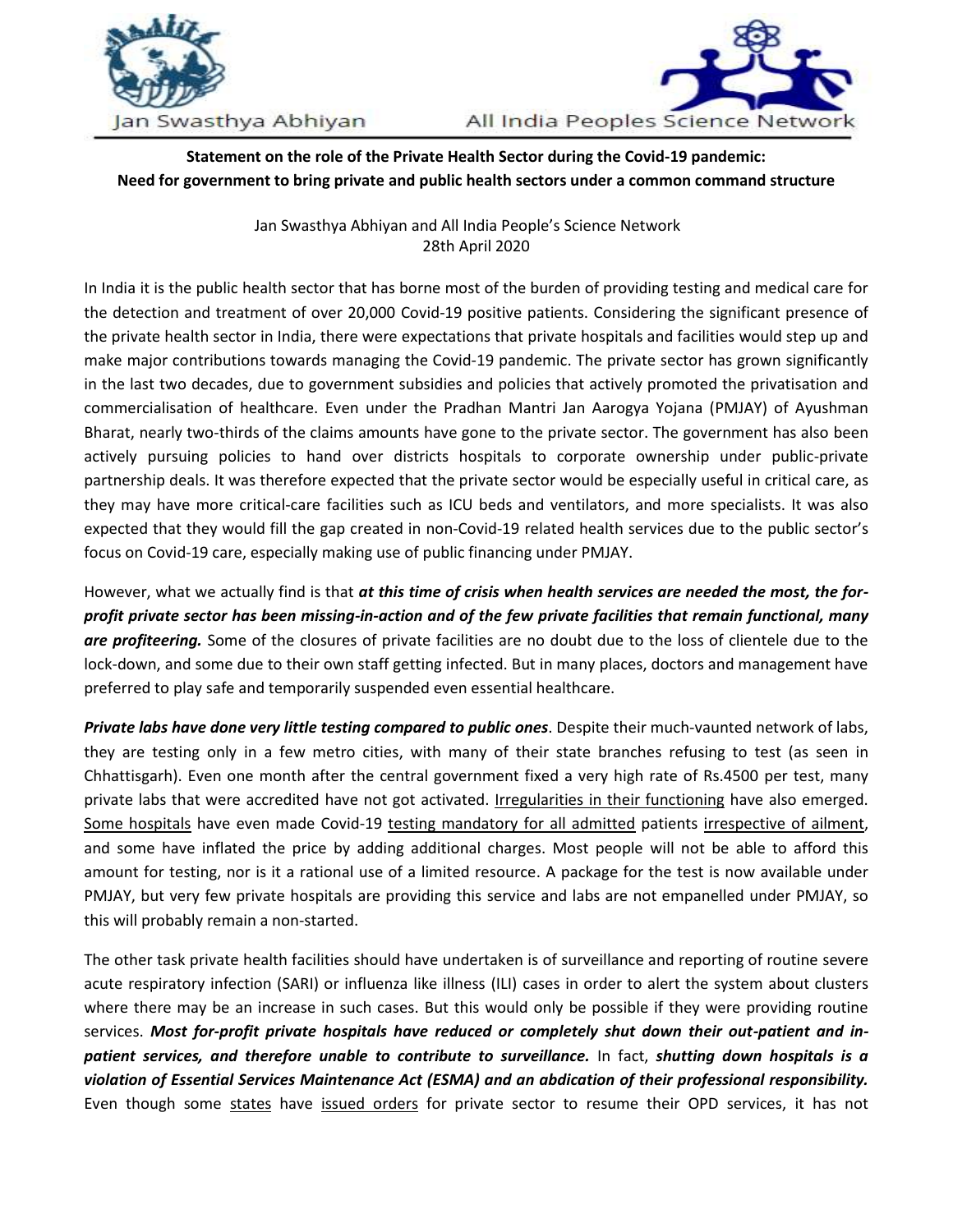



happened. Essential routine services have been halted even in the public sector as many leading tertiary care hospitals that are the only source of hospitalisation for the poor are being converted into dedicated Covid-19 hospitals. These patients are forced to seek care in the private sector, which is either not available or not affordable.

Among those private facilities that are functioning, instances have come to the fore of [denial of healthcare to](https://indianexpress.com/article/cities/mumbai/mumbai-75-yr-old-man-dies-family-says-turned-away-by-12-hospitals-6373298/)  [patients who are suspected](https://indianexpress.com/article/cities/mumbai/mumbai-75-yr-old-man-dies-family-says-turned-away-by-12-hospitals-6373298/) to be Covid-19 positive. There are reports of private hospitals evicting [such patients.](https://scroll.in/article/956672/private-hospital-evicted-suspected-coronavirus-patient-alleges-chhattisgarh-government) National data shows that **v***ery* **[few private hospitals](https://timesofindia.indiatimes.com/india/Private-sector-drafted-but-Covid-19-battle-rests-heavily-on-govt-hospitals/articleshow/75149897.cms)** are engaged in providing critical care for Covid-19 positive patients. Even in such cases there have been reports of *hospitals overcharging and patients having to pay exorbitant bills* of as much as [Rs. 12](https://timesofindia.indiatimes.com/india/insurers-question-high-costs-of-covid-treatment-in-private-hospitals/articleshow/74958254.cms) lakh. While states like Kerala have managed to negotiate provision of free Covid-19 care from them, [West Bengal](https://www.devdiscourse.com/article/health/1021352-wb-govt-directs-private-hospitals-to-provide-free-treatment-to-covid-19-patients) has announced it will cover costs at fixed rates, [Punjab](https://twitter.com/CMOPb/status/1252868180009082880?s=20) has capped prices at CGHS rates, [Maharashtra](https://www.hindustantimes.com/mumbai-news/after-overcharging-plaints-more-price-caps-for-private-hospitals-treating-coronavirus-patients-in-mumbai/story-nWEp0eA68QtPEI0AFy42UJ.html) is only now contemplating capping hospital rates, and [Delhi](https://thewire.in/rights/delhi-government-covid-19-private-hospitals-health-activists) has allowed private hospitals to charge as much as they want!

By current norms, existing packages under PMJAY for pneumonia, respiratory failure and other conditions may also be used for Covid-19 patients. However, [latest data shared by the Nation Health Authority](https://m.timesofindia.com/india/no-post-corona-jump-in-sari-influenza-tally/amp_articleshow/75227995.cms) has shown that the number of PMJAY claims for SARI and ILI has reduced significantly in April. This clearly shows that the private sector has stopped working on SARI and ILI cases. The deafening silence of the private sector in demanding a Covid-19 claims package under PMJAY also shows that they are not at all interested in providing these services. *PMJAY, that is seen as flagship policy and main vehicle for free treatment has till now proven to be a failure and irrelevant in combating the Covid-19 crisis*.

While corporate hospitals continue their profiteering, the impact of this crisis will be felt keenly by health workers and patients. Hospitals will lay off staff, reduce salaries, increase working hours and undertake costcutting measures by compromising quality. On the other hand, they have asked for tax relief and benefits on the grounds that they are going into loss.

Recognising the need for a centrally coordinated effort and that, only the public health sector is currently managing the surge and needs a rapid expansion of its capacity to do so, countries such as Spain and Ireland have brought private sector hospitals under government control for the duration of the pandemic. In India on the other hand, though some states made efforts in this direction, the main thrust has been to displace poor patients from existing public hospital beds and ear-mark these for Covid-19 care.

In light of the above, we recommend the following for India:

- Government needs to *urgently take control of the situation and invoke its powers to bring part or all of select private hospitals, facilities and services under common public health command,* at its own terms and conditions, and delegate tasks to them.
- All *testing and treatment related to Covid-19 should be free of cost to the patient* and available as close to district level as possible. States may reimburse private facilities as per fixed rates for their services, while taking care that it should not involve transfer of excessive public budgets to the private sector.